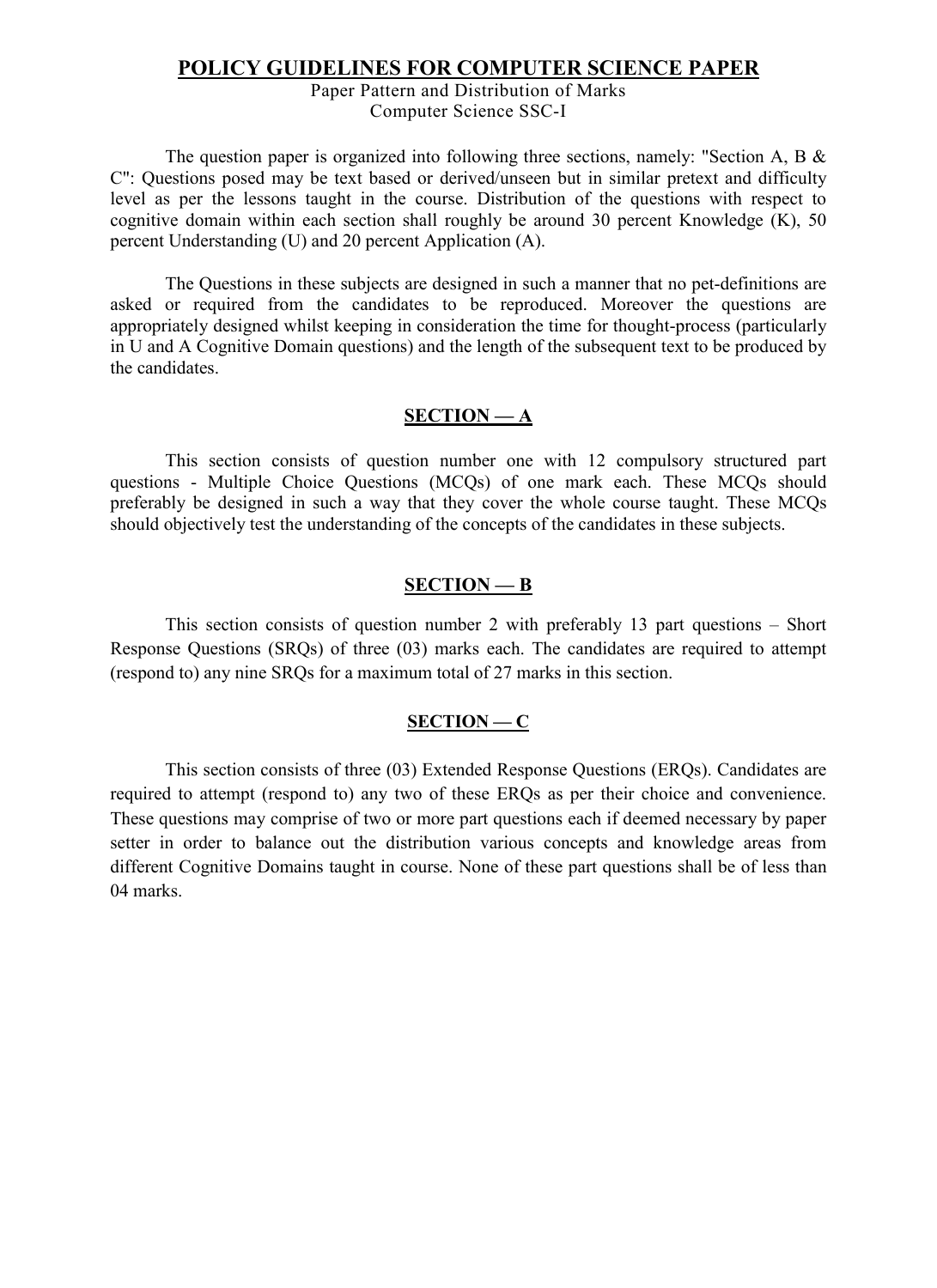### **Annexure for Policy Guidelines for Question Paper**

Definitions and Disclaimer

Policy guidelines for paper setting vide Notification No.6-8/FBISE/RES/CC/SSC/823 dated 8 June 2019 have been conveyed for general information. Definitions of some terminologies and disclaimers are given in this annexure.

#### **1. Definitions**

#### **I. Cognitive Domains**

Cognitive domain refers to development of mental skill and acquisition of knowledge.

In the questions papers developed by Federal Board of Intermediate & Secondary Education, Islamabad from hereon will be intended to test the following cognitive domains of the candidates:

- Knowledge: Approximately 30% Question in each section
- Understanding: Approximately 50% Question in each section
- Application: Approximately 20% Question in each section
- **i. Knowledge (K)**

Knowledge refers to the ability of the candidates to recall the learned or memorized information or data.

#### **Examples**

- o A child reciting the alphabets of English
- o Memorization and reproducing the dates and other facts etc.
	- e.g. Pakistan came into being on 27th Night of Ramadan-ul-Mubarak.

#### **Related Verbs (Command Words)**

Arrange, define, duplicate, label, list, memorize, name, order, recognize, relate, recall, repeat, reproduce, state etc.

#### **ii.** .**Understanding (U)**

Understand (also called Comprehension) refers to ability of the candidates to comprehend (a set of) information and/or situation and provide his/her response to it accordingly.

#### **Examples**

- o Performing analyses and illustrating the observations
- o Comprehending the concepts of Social, Natural and Physical Sciences

e.g. Discuss different types of noise and their impact on human health briefly.

#### **Related Verbs (Command Words)**

Classify, describe, discuss, explain, express, identify, indicate, locate, recognize, report, restate, review, select, translate, rephrase, differentiate, compare etc.

#### **iii. Application (A)**

Application refers to the ability to use learned material in new and concrete situation to solve problems and/or to design a schedule or task. **Examples**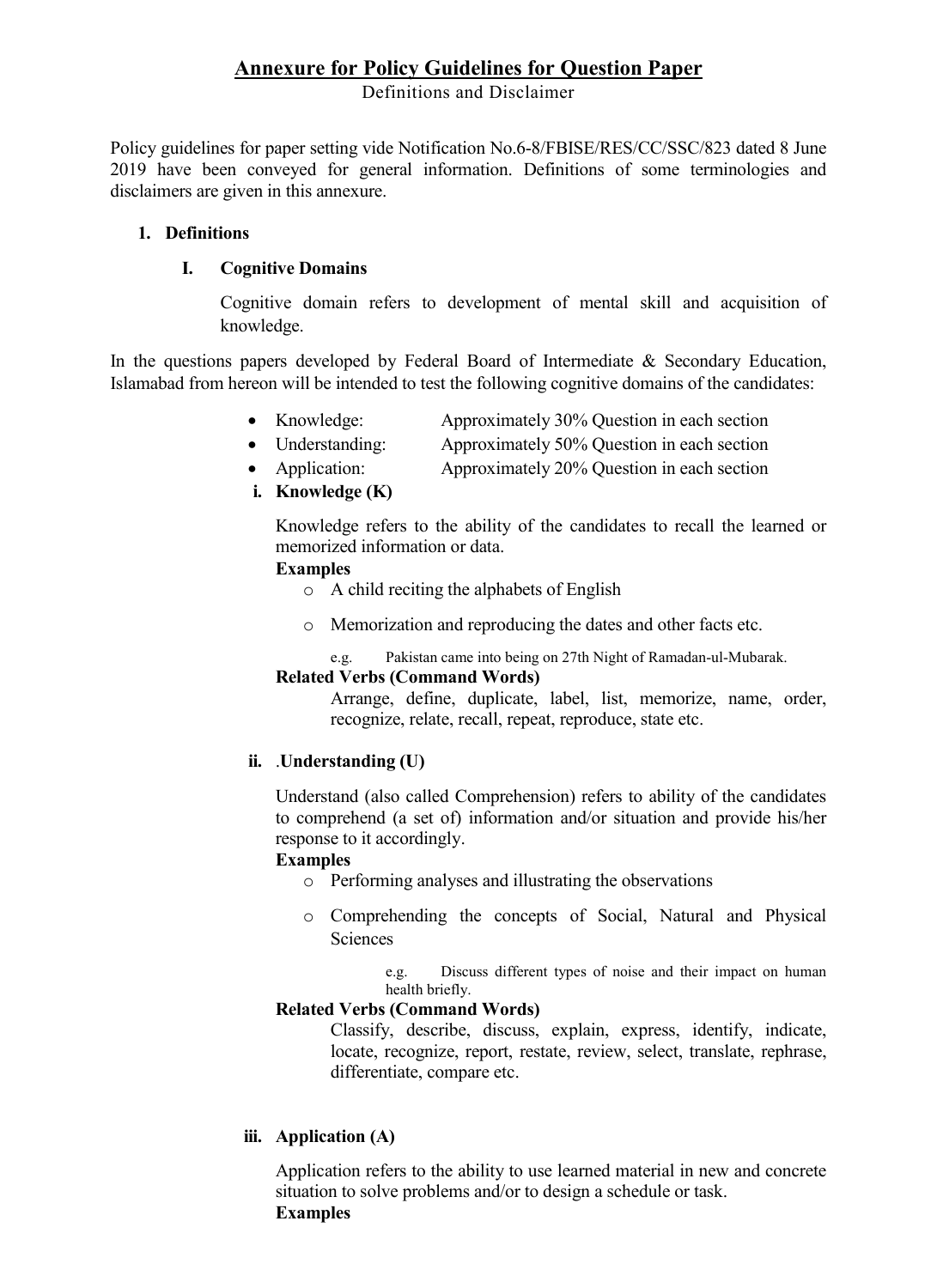- o Performing analyses and illustrating the observations
- o Comprehending the concepts of Social, Natural and Physical **Sciences**

e.g. Illustrate the similes and metaphors given in the poem Daffodils.

#### **Related Verbs (Command Words)**

Apply, choose, demonstrate, dramatize, employ, illustrate, interpret, operate, practice, schedule, sketch, solve, use, write etc.

#### **II. Sections of Paper**

There are three or four (03 or 04) sections in each question paper:

**i. Section-A** 

Contains Multiple Choice Questions (MCQs). All questions are compulsory without any external or internal choice. Usually comprises of 20% of total marks of the (theory if applicable) paper.

#### **ii. Section B**

Contains Short Response Questions (SRQ). Candidates may have external choice up to 33%. In addition to that internal choice may also be offered based upon model, content and/or nature of the subject.

• This section may contain almost 50% of total marks in some subjects of the (theory if applicable) paper.

#### **iii. Section C**

This section usually contains Extended Response Questions (ERQ). Candidates may have external choice in the questions. In addition to that internal choice may also be offered based upon model, content and/or nature of the subject. For ERQs it should contain around 30% of total marks in some subjects of the (theory if applicable) paper.

#### **III. Choice**

Sometimes the candidates are required to attempt a certain number of questions from a given pool or group of questions, it is commonly known as choice in questions.

There are two types of choices

#### **i. External Choice**

Whenever the candidates are required to solve (respond to) a certain number of questions from a given pool it is called external choice. This choice may be around 33% in a section.

e.g. 1. Answer any six parts in about 30-40 words each. (Out of eight questions) 2. Attempt any eight questions from the following. (Out of eleven questions)

#### **ii. Internal Choice**

Whenever the candidates have to solve (respond to) a question mandatorily but they have an option within the question it is called internal choice.

e.g. 1. Paraphrase any ONE of the following stanzas.

- a. Stanza 1
- b. Stanza 2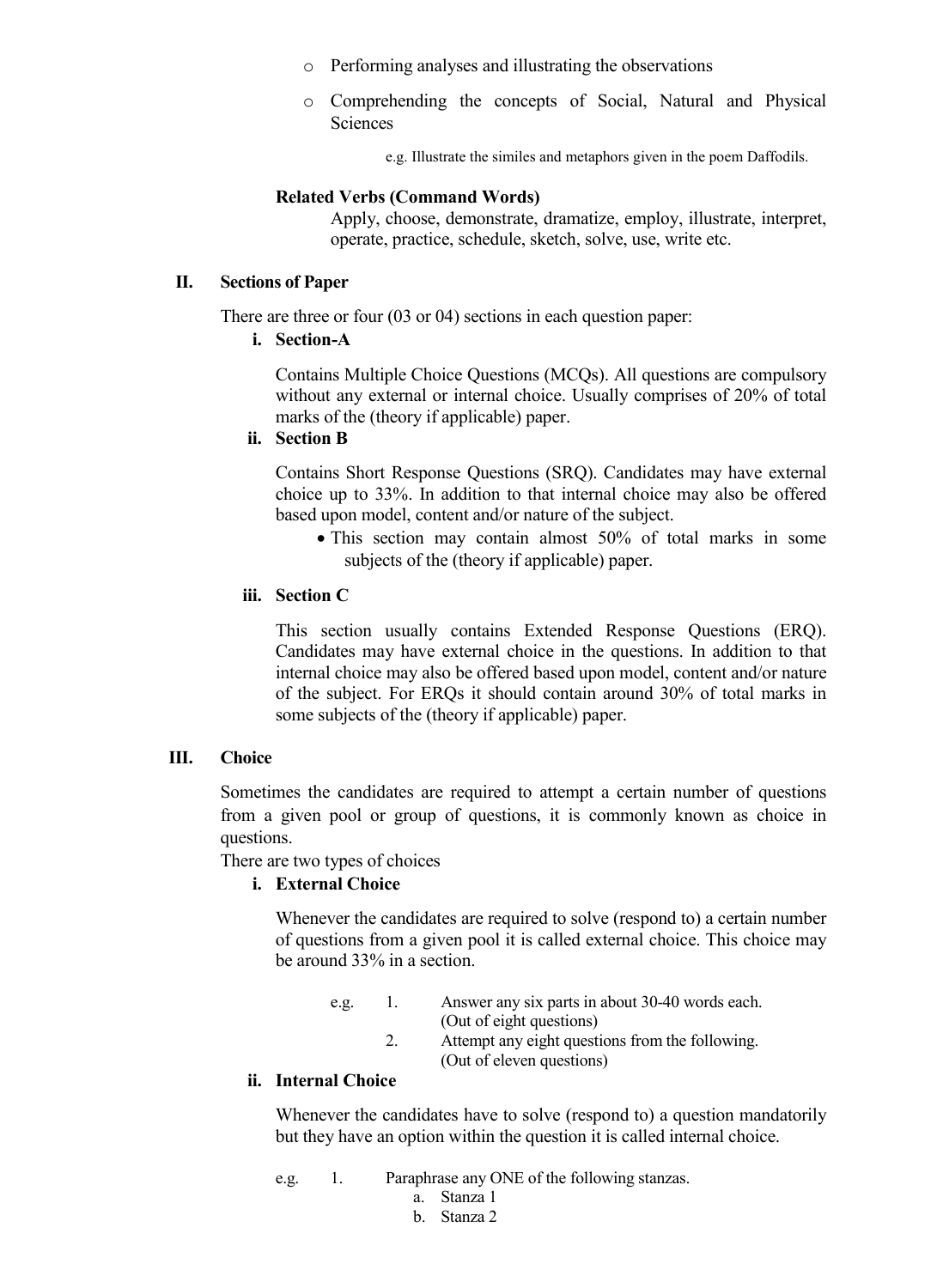#### 2. Translate the following: (Some sentences for translation are given) **OR**

Write a Dialogue between a beggar and a citizen

# **2. Disclaimers**

- The cognitive levels written in sample model paper are for explanation purpose only. In the actual question papers administered during examination shall not contain description of these cognitive domains.
- **II.** Association of the cognitive domains is solely based on subject expert's judgment and may be subject to errors and/or omissions.
- **III.** In the class rooms and during teaching the candidates (students) need to be taught about the time management in accordance with allocation of marks to the questions.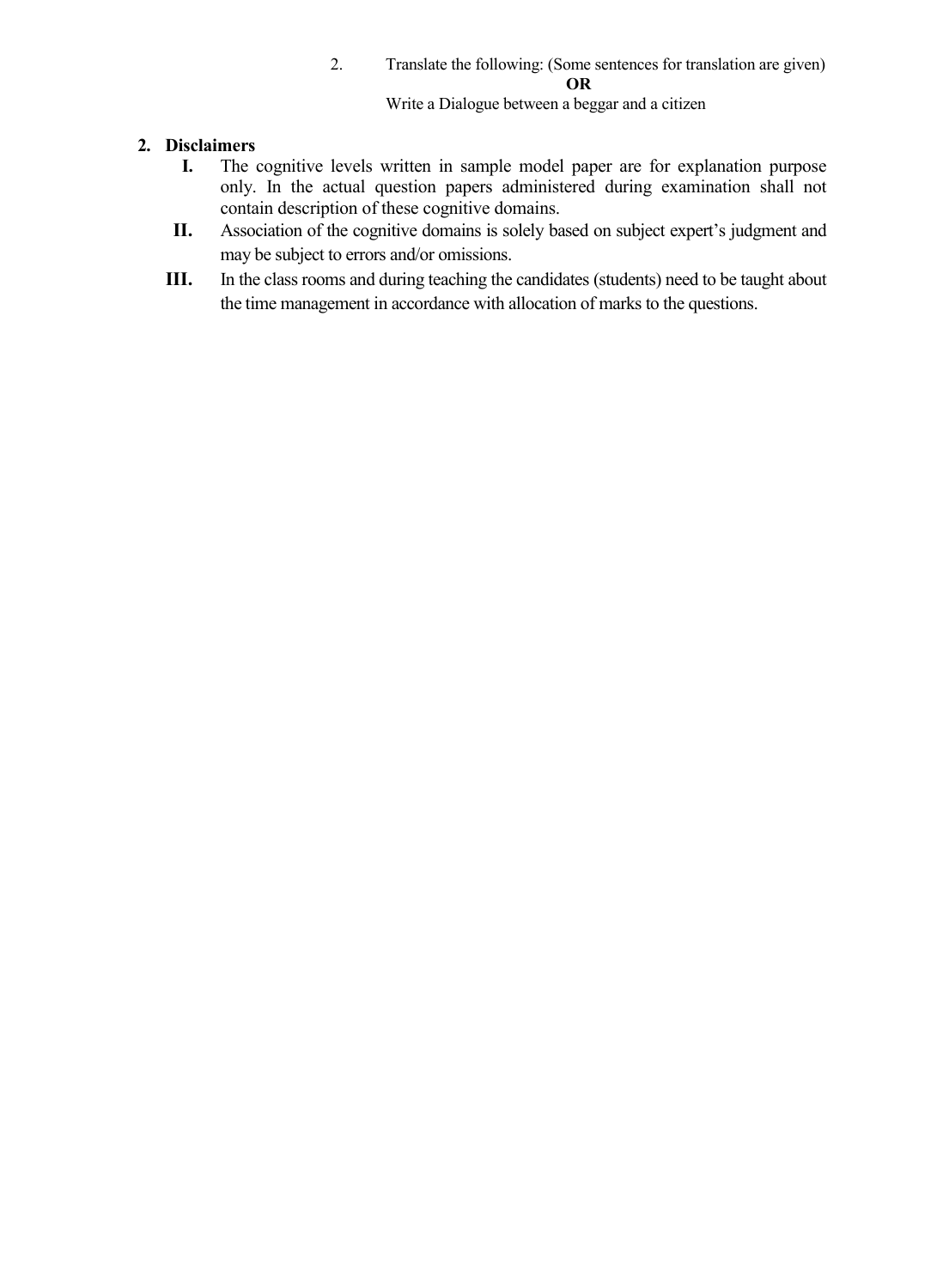| Roll No: |  |
|----------|--|
|          |  |

Sig. of Candidate:

Answer Sheet No: \_\_\_\_\_\_\_\_\_\_\_\_ Sig. of Invigilator:

Federal Board SSC-I Examination Computer Science Model Question Paper

# **SECTION – A**

Time allowed: 20 minutes Marks: 12

Note: Section-A is compulsory and comprises two pages. All parts of this section are to be answered on the question paper itself. It should be completed in the first 20 minutes and handed over to the Centre Superintendent. Deleting/overwriting is not allowed. Do not use lead pencil.

### **Q.1 Encircle the correct option i.e. A / B / C / D. All parts carry equal marks.**

|  |  | Which of the following does <b>NOT</b> belong to the category of system software? |  |  |  |  |  |
|--|--|-----------------------------------------------------------------------------------|--|--|--|--|--|
|  |  |                                                                                   |  |  |  |  |  |

- A. Device drivers B. Utility programs
	- C. Shareware D. Language processors
- ii. An example of impact printer is:
	- A. Inkjet printers B. Dot Matrix Printer C. Laser Printers D. Bubble jet Printers
	-

# iii. Which of the following devices stores data in more compressed form?

- A. Hard Disk B. CD C. DVD D. Flash Drive
- iv. Which of the following is similar between Synchronous and Asynchronous transmission?
	- A. Addition of control information
	- B. Start and stop bits
	- C. Transfer of characters
	- D. Data transfer rate
- v. Rate of change of electrical signals per second is called:
	- A. Data rate B. Baud rate
	- C. Bandwidth D. Signal-to-Noise ratio

vi. Which of the following is **NOT** a communication device?

- A. Router B. Modem
- C. Switch D. Cache
- vii. 'Pairing' of devices is done in:
	- A. Bluetooth Network B. Metropolitan Area Network
	- C. Wide Area Network D. Personal Area Network
- viii. DOS is type of Operating System.
	- A. Command Line Interface B. Menu devises Interface
	- C. Time sharing Interface D. Graphical user Interface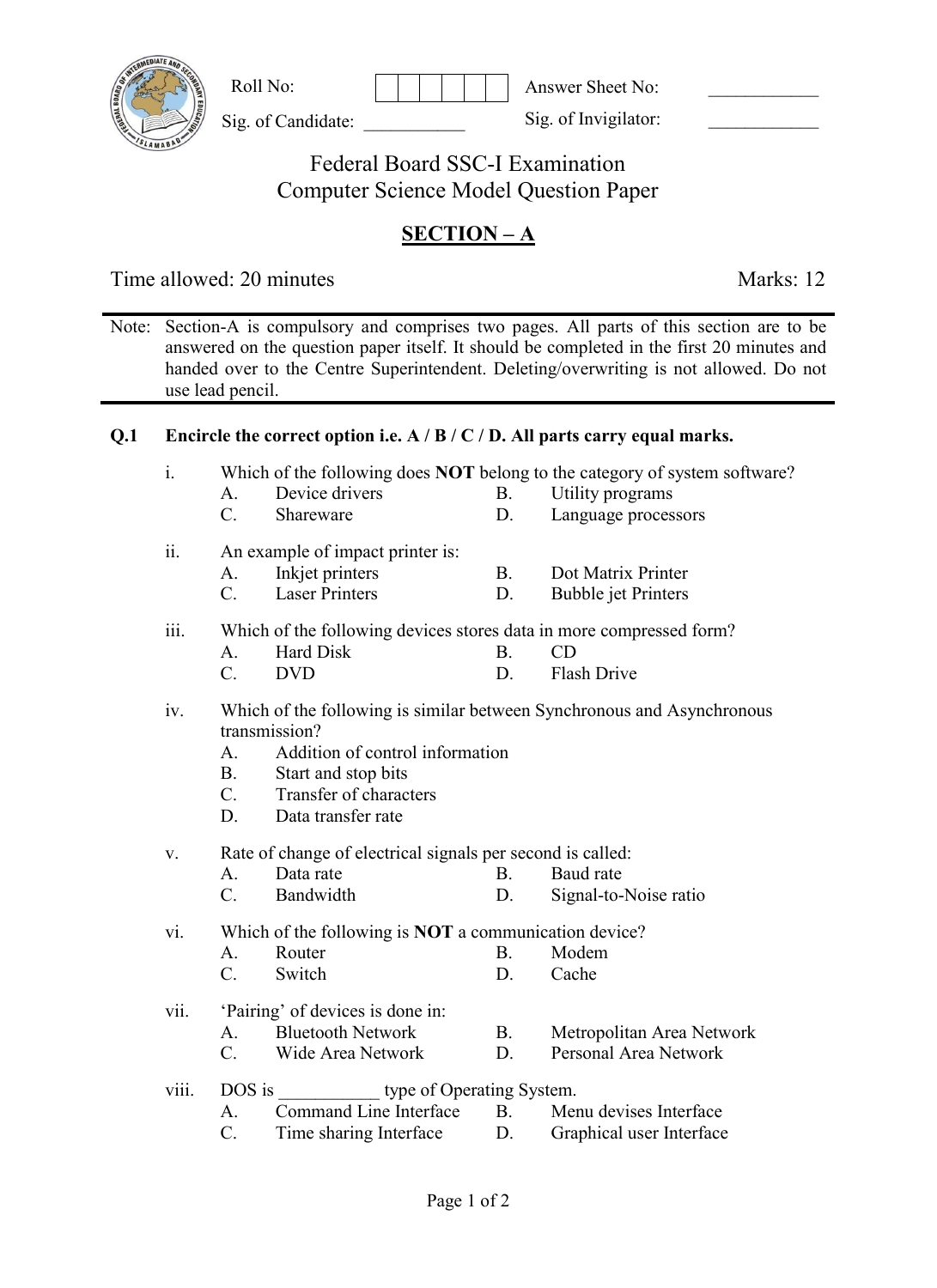#### **DO NOT WRITE ANYTHING HERE**

# ix. A person who illegally breaks into other's computer system is called:<br>A. Computer Engineer B. System Programmer A. Computer Engineer B.<br>C. Hacker D. C. Hacker D. Cracker x. 'Multimodal Authentication' means: A. Use of username and password<br>B. Use of two or more authenticati Use of two or more authentication methods C. Use of access cards<br>D. Use of biometrics Use of biometrics xi. Google Chrome is an example of: A. Open Source Software B. Freeware C. Shareware D. Entertainment xii. 'D6' with reference to a spreadsheet means: A. Column D, Row 6 B. Column D6 C. Row D6 D. Row D, Column 6

 $\overline{\phantom{a}}$  , and the set of the set of the set of the set of the set of the set of the set of the set of the set of the set of the set of the set of the set of the set of the set of the set of the set of the set of the s

**For Examiner's use only:**

**Total Marks: 12**

**Marks Obtained:**